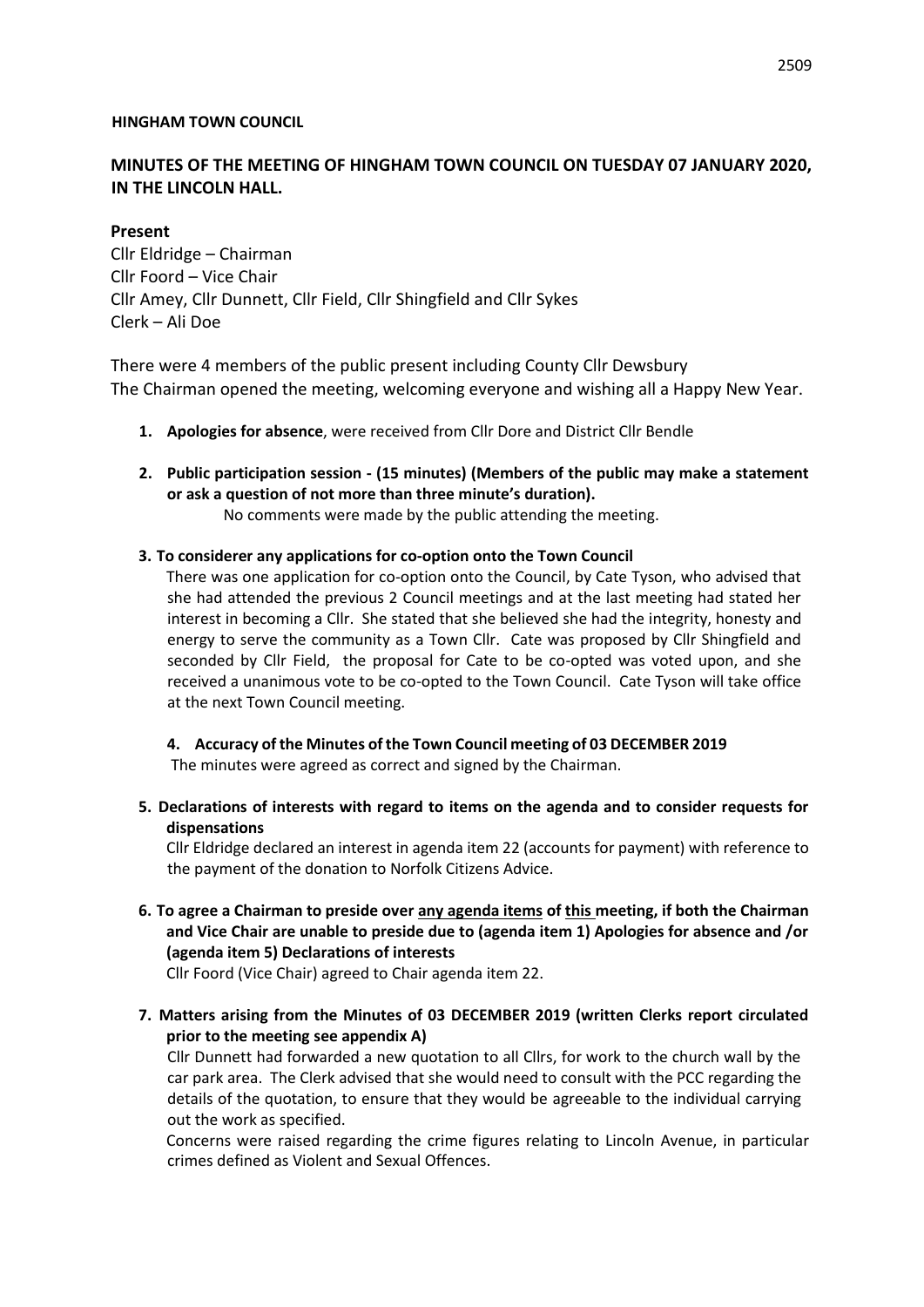### **8. Working party reports**

There were no working party reports.

### **9. Reports from representatives on external bodies**

Cllr Eldridge advised that Norfolk Citizens Advice are seeking to recruit a new (replacement) debt advisor.

## **10. General Correspondence (information/circulars etc)**

- **10.1 Norfolk ALC Bulletin**
- **10.2 NALC CHAIRMAN'S OPEN LETTER TO ALL COUNCILLORS**
- **10.3 Norfolk County Council – Bus Stop Norwich Road –** It was noted that work to move the bus stop had started.
- **10.4 South Norfolk Council – Help Hub Bulletin**
- **10.5 South Norfolk Council - Greater Norwich Local Plan - Regulation 18 Consultation – (meeting on 23 January 2020)**

It was noted that the consultation is due to run from 29<sup>th</sup> January to 16 March 2020

- **10.6 King Ramps Ltd - Skatepark Community Events 2020 - Fun, low-cost youth engagement events nationwide**
- **10.7 Temporary Road Closure, Dereham Road - 20th January to 22nd January 2020**
- **10.8 Flag Flying – re Stars and Stripes**

It had been advised that St Andrews Church in Hingham is the only Church of England church which is authorised to fly the American Stars and Stripes flag on Independence Day, and a visitor to the town had been disappointed when this did not happen on  $4<sup>th</sup>$  July 2019. A request by a resident was being made that the flag be flown this year.

It was noted that there had previously been discussions regarding flag flying at the church, and that there were health and safety concerns regarding individuals accessing the tower and the area from which the flag is hoisted. It was suggested that specific and expensive training would be required for any individual who was employed to hoist the flag, with regard to working at height and use of ladders. Rev. Reed had also been sent a copy of the letter.

**10.9 Police & Crime Commissioner Budget consultation 20/21**  It was noted that the consultation ends on  $17<sup>th</sup>$  January 2020.

### **11. Correspondence (not for public inspection) as addressed directly to Hingham Town Council (from residents etc.)**

**11.1 Christmas Lights – request for more festive lights in the town** 

The request for the provision of more Christmas lights was briefly discussed, concerns were raised regarding arrangements for installing and taking down lights connected to the electricity supply, and that more lights would be contrary to the Council trying to reduce its carbon footprint. The Clerk advised that when battery operated lights were put round the bus shelters they were vandalised. It was suggested that businesses in the Market Place could display Christmas lights. It was also noted that homes placing their own Christmas trees by windows where they are be visible from the outside, is also very effective.

# **12. To discuss and agree any required responses/actions in relation to any item(s) of correspondence**

None.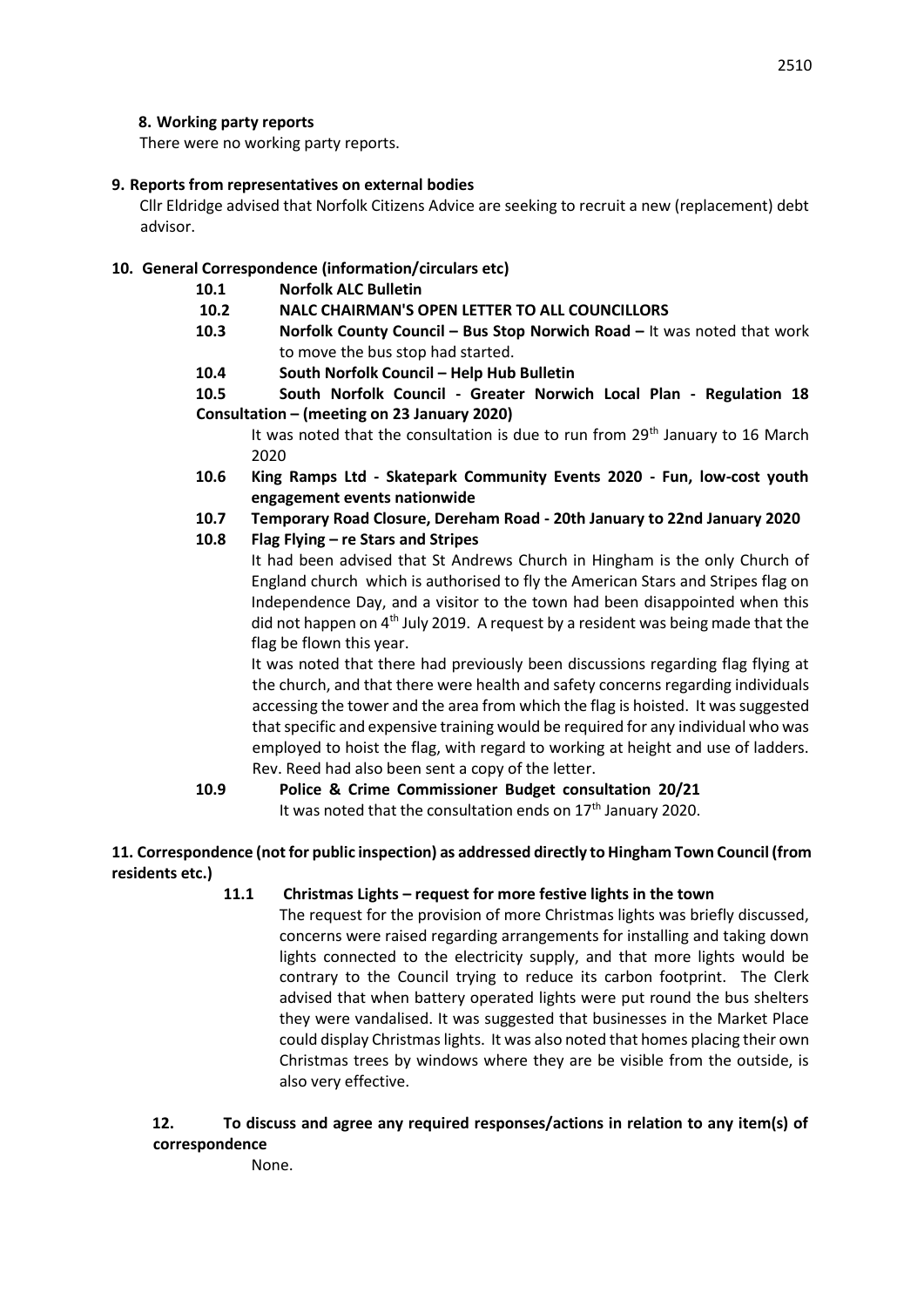### **13. District Councillor's report**

There was no report from District Cllr Bendle, who was not present at the meeting.

### **14. County Councillor's report**

County Cllr Dewsbury advised that there was little to report due to the Christmas/New Year period. Cllr Dewsbury reported that there would be improvements being made at the Norwich Bus Station, including the provision of talking bus time tables.

## **15. Planning Decisions**

15.1 2019/2274 - T2 Oak - reduce large central upright limb from current height of 17m to approximately 12m (tree tag 2803) 3 & 13 Granary Way Hingham NR9 4FA - Approval with Conditions

15.2 2019/2263 - Single storey side extension with pitched roof and internal alterations 3 Lonsdale Crescent Hingham Norfolk NR9 4ND - Approval with Conditions

- 15.3 2019/2247 Removal of plasterboard and coving on both sides of alcoves in main bedroom and reinstatement of original walls and period appropriate coving. Installation of period appropriate non-functioning fireplace Quorn House 10 Market Place Hingham NR9 4AF - Approval with Conditions
- 15.4 2019/2153 & 2154 Remove existing outbuilding and replace with a single storey shed 2 Chapel Street Hingham NR9 4JH - Approval with Conditions
- 15.5 2019/1732 New Dwelling Land South Of 13 Bears Lane Hingham Norfolk - Approval with Conditions

# **16. Planning Applications (as notified by SNC for consultation)**

- **16.1 2019/1802 – Amended Planning Application - Full Planning Permission - Demolition of existing storage building and erection of 2 dwellings and garages Storage Building South Of Watton Road Hingham Norfolk**  The Council agreed that they had no additional comments to make regarding the application, and to reiterate the comments previously made by the Council, and to recommend that the application be refused.
- **16.2 2019/2564 - Remove existing low door and doorway to cloakroom and replace with higher door and doorway keeping with other ground floor doors. Re-use existing doorway as cupboard. Quorn House 10 Market Place Hingham NR9 4AF** The

Council agreed to recommend approval.

**16.3 2019/2520 - Erection of a single-storey rear extension with skylight and a front porch - 28 Watton Road Hingham NR9 4HB** 

The Council agreed to recommend approval.

17. (other planning applications where the Town Council is not a consultee – for information only) *None*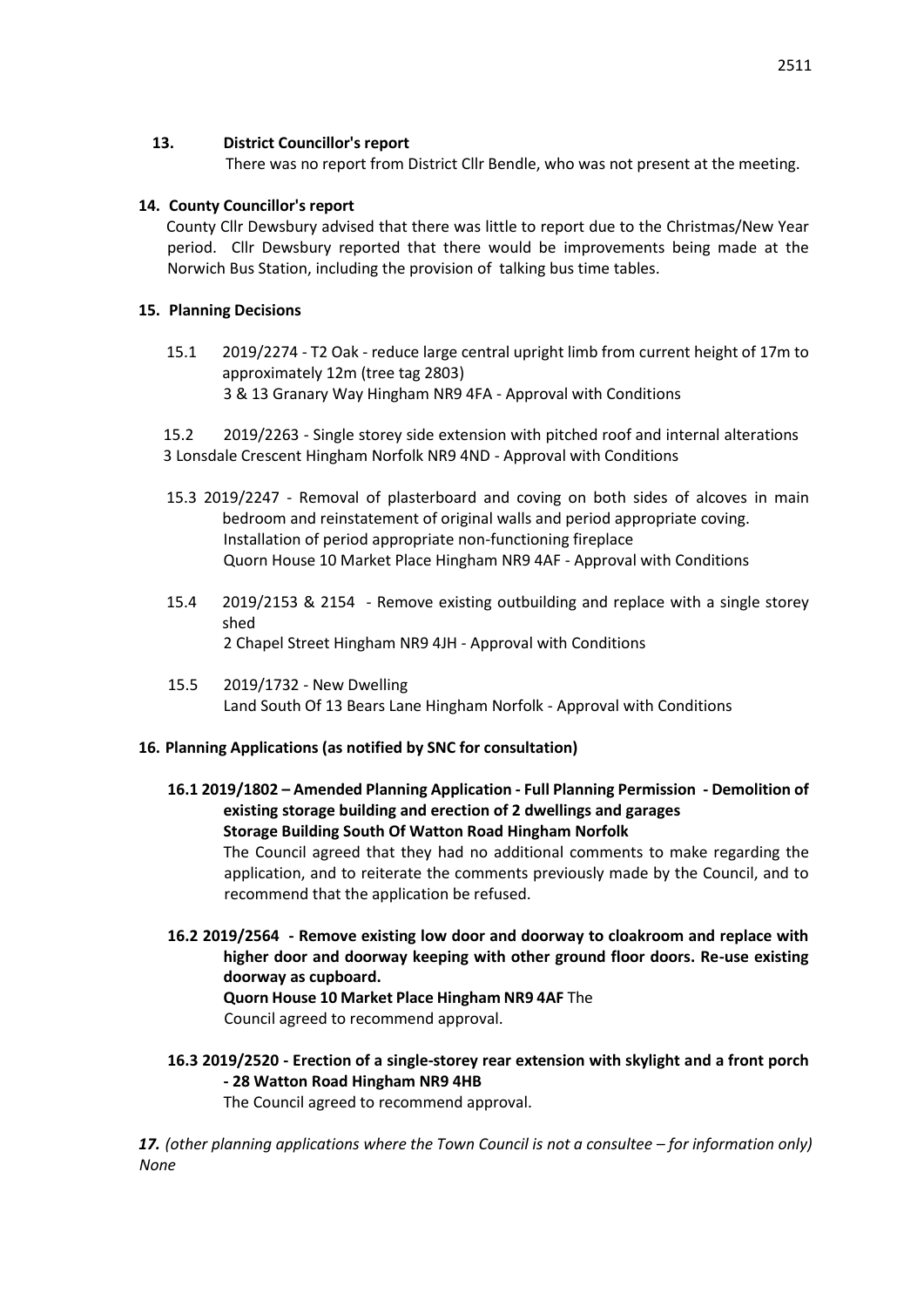### **(ITEMS 18 – 22 FINANCE)**

#### **18. To agree the 2020/21 budget (**see Appendix B**)**

The Clerk advised that since the Council had considered the draft budget, she had made changes to increase the budget figures in relation to staffing costs (to account for any increases to the Local Government Pay Scales), and in relation to the utility costs for the public toilets (although the Clerk was concerned that she may have underestimated the budget requirements for the public toilets).

The 2020/21 budget was agreed.

#### **19. To agree the Parish Precept 2020/21**

The Clerk had provided some options for precept setting, including percentage increases (compared to 2019/20) for a band D property. Having regard to the 2020/21 budget requirements, it was proposed and agreed to request a precept of £77,000. Concerns were raised regarding the increase (£9.61 or 13.35% on a band D property). The Clerk advised that such an increase would provide income to cover costs associated with the provision of the public toilets. The toilets were taken over by the Town Council in May 2019, and therefore costs (2019/20) are being covered by the commuted sum received from South Norfolk Council. The Clerk advised that the toilets will be an ongoing financial liability, including any future maintenance work required to the building, which may prove expensive, and suggested that the remainder of the commuted sum be preserved for any such additional expenses, and the "running costs" of the toilets be raised through the precept. Such an increase is likely to be for one year. It was suggested that the 2021/22 budget be highly scrutinised to find savings. It was agreed to request a precept of £77,000.

### **20. To discuss/ agree arrangements for making payments for the electricity bills for the public toilets to avoid late payment fees**

The Clerk explained that there had been some difficulties with arranging the accurate billing for the public toilets by EDF Energy, who had transferred the toilets from a big business account to a small business account, and that bills had recently been received by both (for the same energy). The Clerk has telephoned several times to try to rectify this and to give meter readings as EDF had highly overestimated energy usage. The Clerk further explained that EDF ONLY offer a 14-day payment period for bills or payment by direct debit. Late payments incur high fees. The Clerk asked that the Council permit the arrangement of a signed cheque for payment of the EDF bills as they occur (the Clerk will notify this to Cllrs by email) and then the details be added to the next agenda as an "item paid", to avoid incurring the late payment fees. The Clerk had explained the situation to EDF but they were "unable" to extend the payment periods for bills.

## **21. To receive notification that the (limit for) section 137(4)(a) of the Local Government Act 1972 sum for parish and town councils in England for 2020-21 is £8.32 (compared to £8.12 for 2019- 2020, per local government elector)**

The Clerk advised that this is the maximum amount (per local government elector) permitted by legislation, that the Council could incur expenditure, where they do not have the designated power/provision. It was confirmed that the Council use section 137 to fund the remembrance wreath and the defibrillator.

**22. To approve Accounts for Payment (as below and any additional invoices received)** The Clerk confirmed that since the agenda had been published, an additional invoice had been received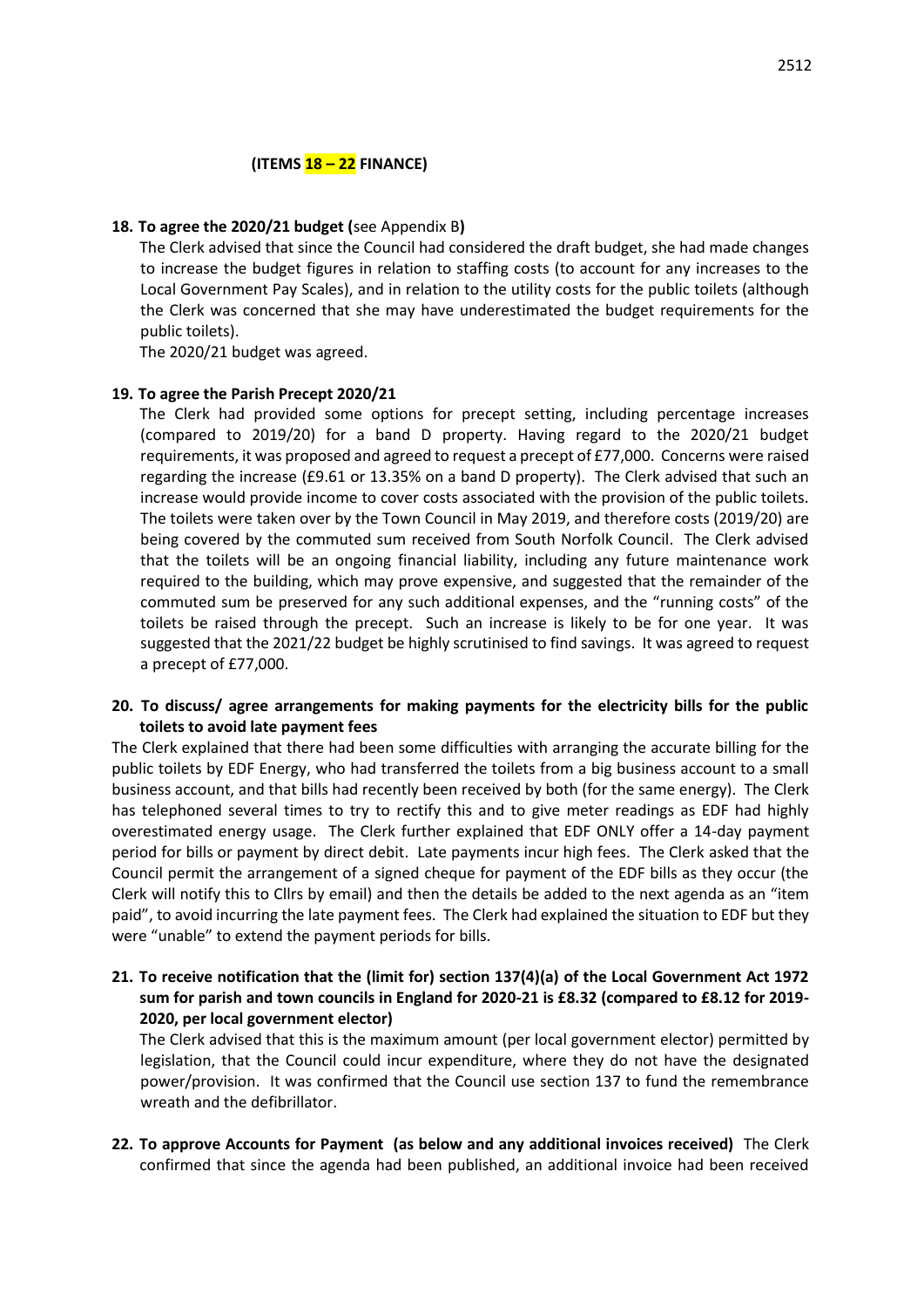|                |   |              | <b>ACCOUNTS FOR PAYMENT 07 JANUARY 2020</b> |                             |            |
|----------------|---|--------------|---------------------------------------------|-----------------------------|------------|
| cheque number  |   | <b>TOTAL</b> | <b>PAYEE</b>                                | <b>DETAILS</b>              | <b>VAT</b> |
| 104017         | £ | 919.47       | D Ramm                                      | wages (907.09)              |            |
|                |   |              |                                             | cleaning products (8.40)    | 1.40       |
|                |   |              |                                             | binbags (3.98)              | 0.66       |
| 104019         | £ | 909.28       | A Doe                                       | wages                       |            |
| <b>D DEBIT</b> | £ | 68.40        | NEST (D/DEBIT)                              | PENSION                     |            |
| 104020         | £ | 1,258.33     | <b>HMRC</b>                                 | TAX/NI                      |            |
| 104021         | £ | 94.29        | <b>T COWIN</b>                              | <b>STRIMMER SERVICE</b>     | £15.71     |
| 104022         | £ | 124.54       | <b>J SQUIRES</b>                            | toilets/bins                |            |
| 104023         | £ | 240.00       | Couzens UK Ltd                              | <b>LIGHTING MAINTENANCE</b> | 40.00      |
| 104024         | £ | 3.57         | <b>ANGLIAN WATER BUSINESS</b>               | <b>FAIRLAND</b>             |            |
| 104025         | £ | 10.39        | <b>ANGLIAN WATER BUSINESS</b>               | <b>CEMETERY</b>             |            |
| 104026         | £ | 275.73       | <b>ANGLIAN WATER BUSINESS</b>               | <b>TOILETS</b>              |            |
| 104027         | £ | 617.77       | <b>EON</b>                                  | STREET LIGHT ENERGY         | 102.96     |
| 104028         | £ | 603.54       | SOUTH NORFOLK COUNCIL                       | DOG BING EMPTYING           | 100.59     |
| 104029         | £ | 245.24       | <b>EDF</b>                                  | <b>TOILETS</b>              | 11.68      |
| 104030         | £ | 47.23        | <b>FIRST COPY</b>                           | <b>METERED PRINTING</b>     | 7.87       |
| 104031         | £ | 400.00       | <b>NORFOLK CITIZENS ADVICE</b>              | DONATION (s137)             |            |
| 104032         | £ | 638.36       | <b>EON</b>                                  | <b>STREET LIGHT ENERGY</b>  | 106.39     |
|                |   |              |                                             |                             |            |
| <b>TOTAL</b>   | £ | 6,456.14     |                                             | <b>TOTAL VAT</b>            | 387.26     |

from E-on for street lighting energy. The accounts for payment were agreed as below and the cheques were signed.

### **23. To received and discuss the Hingham Playing Field Association response regarding the mature oak in the sports ground car park**

The Council agreed to monitor the tree in the sports field car park, but to ask if the HPFA have any suggestions for locations for planting replacement tree(s), in view of the probability of the mature oak requiring felling at some point in the future.

**24. Proposal that Hingham Town Council acknowledges the need to address climate change/the climate emergency and to undertake a discussion and bring forth suggestions as to how the Council may (within their powers) best address this issue for the locality** 

The Council agreed to acknowledge the need to address climate change/ the climate emergency.

Suggestions were made to try to encourage residents to reduce their carbon footprints and be more environmentally friendly, for example, not leaving cars idling, having a monthly "green" suggestion and information in the parish magazine (and published on Facebook). It was suggested that it would be a good idea to get the primary school children involved, to "pass the message" on to parents, it was suggested that a working party should be formed and this could include inviting representatives from the primary school to join. It was agreed to put a proposal to form a "Climate/Environmental" working party on the next agenda.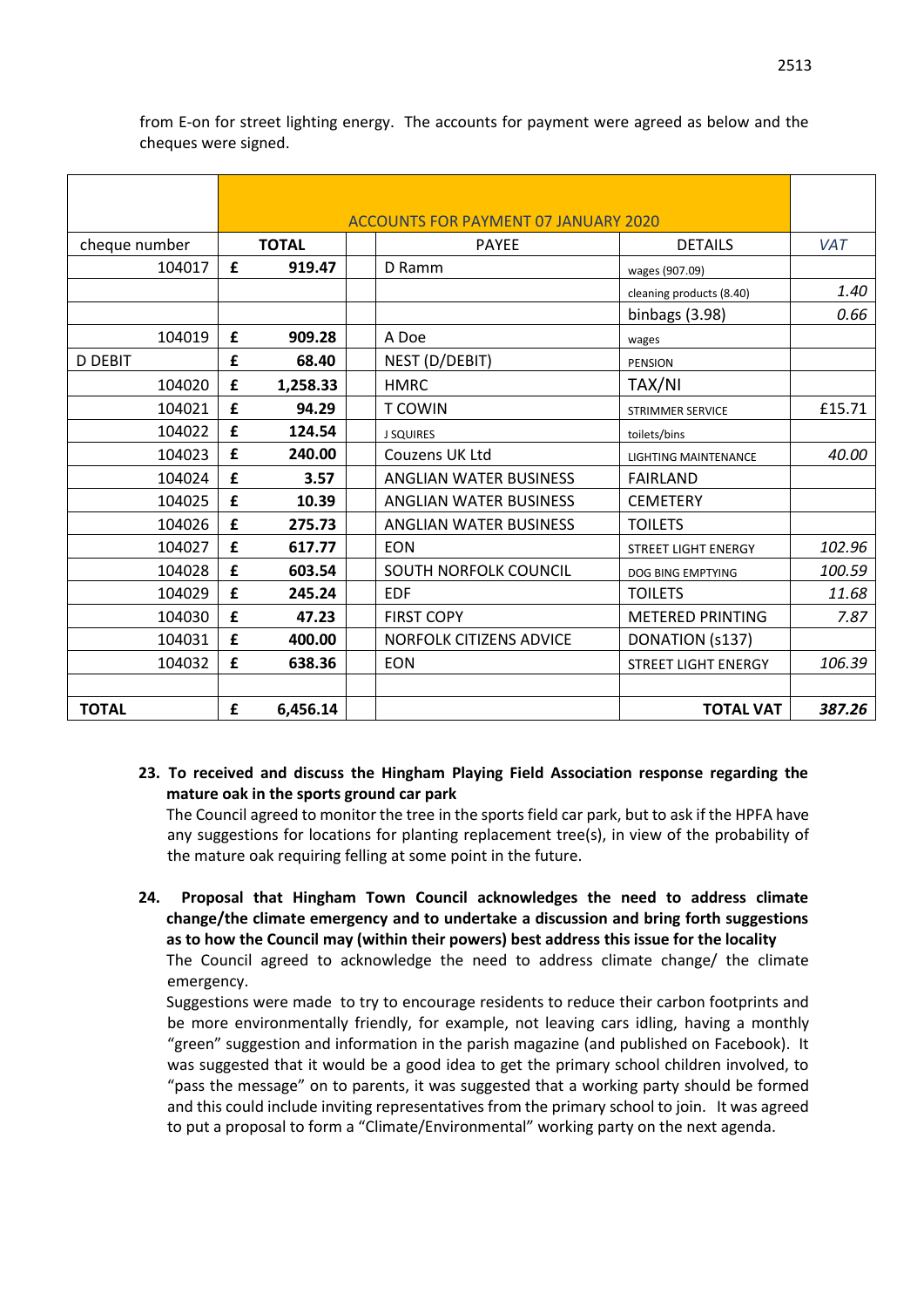**25. To discuss/ agree/ amend/ adopt the NALC template Disciplinary and Grievance procedure**  A copy of the NALC model Disciplinary and Grievance procedure was sent to all Cllrs prior to the meeting on 03 December. It was agreed that the procedure should be adopted by the Council.

### **26. To propose items for the next agenda (meeting date 04 February 2020)**

(as discussed in agenda item 24) Proposal to form a Climate and Environment working party. Cllr Shingfield asked for the provision of information for the consideration of the purchase of a lockable bollard for the Fairland, to be placed on the next agenda.

### **27. 'Exclusion of the Press and Public under the Public Bodies (Admission to Meetings) Act 1960 to discuss the following matters:'**

The following agenda item contains personal information and is therefore confidential It was agreed to ask the public to leave.

### **28. To receive notification of the conclusion of the insurance claim against the Council**

An email from the insurance company of confirmation that the claim against the Council had been settled, was forwarded to all Cllrs prior to the meeting. It was noted that improving the risk assessment and recording regular inspections of open spaces was required.

The meeting ended at 8.40pm.

Signed………………………………………………………… Chairman 04 February 2020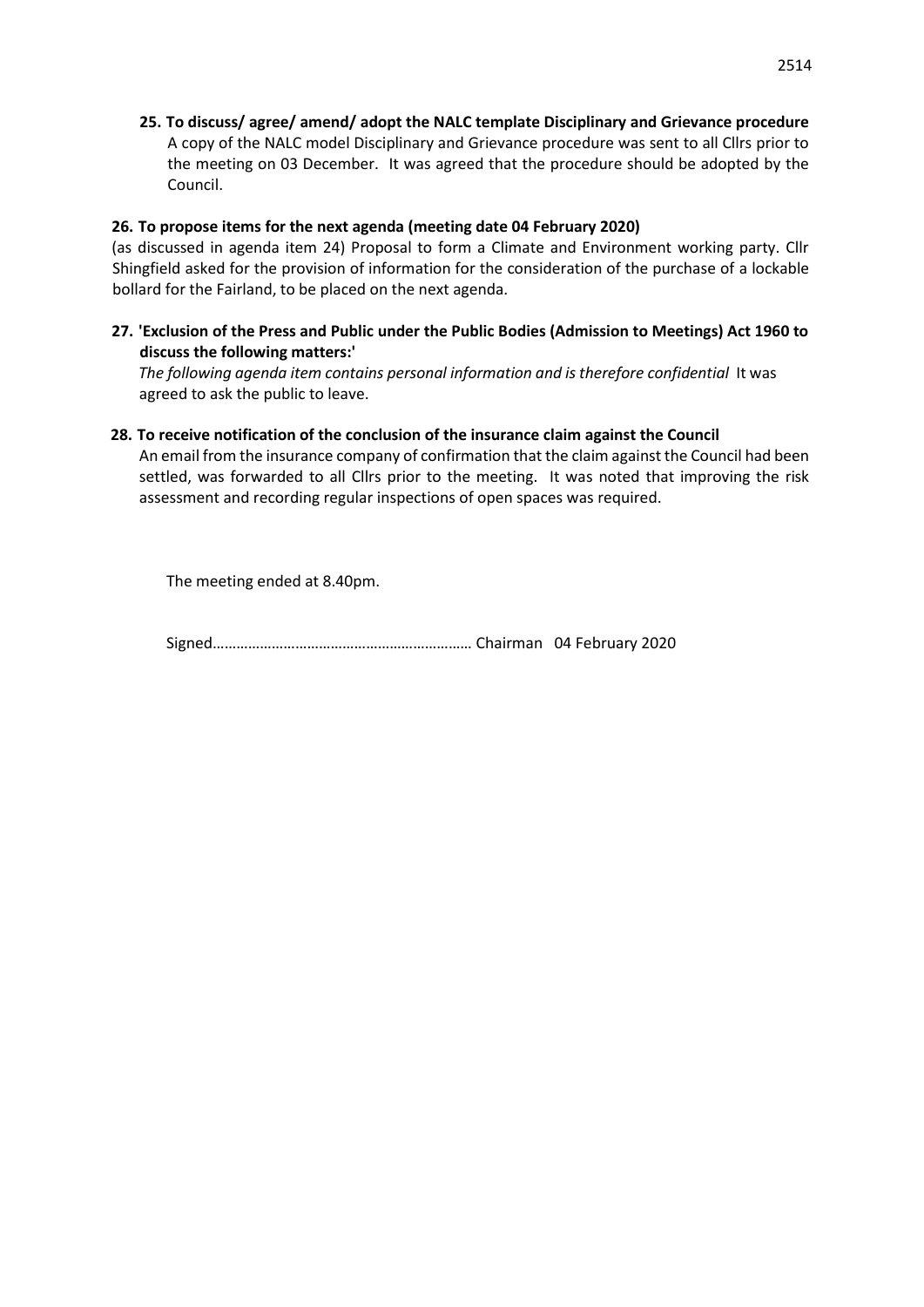# **Appendix A**

**Clerks Report for 07.01.2020**

(The Clerk has been on leave during December)

|                     | Citis nuo been on idave admig                                                                                                                                                                                                                                                                                                                                                                         |
|---------------------|-------------------------------------------------------------------------------------------------------------------------------------------------------------------------------------------------------------------------------------------------------------------------------------------------------------------------------------------------------------------------------------------------------|
| <b>MIN</b>          | <b>Update</b>                                                                                                                                                                                                                                                                                                                                                                                         |
|                     | Matters Arising From the minutes of the meeting on 03.12.2019                                                                                                                                                                                                                                                                                                                                         |
| 14.1<br>Ref<br>12.8 | Power for People.org - Request to support the Local Electricity Bill - it was proposed and agreed to<br>support this bill - email referencing Hingham Town Council's support has been sent                                                                                                                                                                                                            |
| 22                  | Proposal to invite tenders for an internal auditor for (2019/20) financial year-end audit - an advert was<br>placed in the parish magazine - a letter will be written to the auditor of previous year's to invite them to<br>tender.                                                                                                                                                                  |
| 26                  | For the newly Co-opted Councillor to receive the "Registration of Pecuniary and Other Interests" forms<br>which must be completed, signed and returned to the Clerk by 31 December 2019 - This has now been<br>completed by Cllr Field and forwarded to SNC                                                                                                                                           |
| 27                  | To discuss/agree a response to the Norfolk Fire and Rescue Service's draft Integrated Risk Management Plan<br>(IRMP) for 2020-2023. - consultation<br>A response was sent regarding all proposals in the consultation (by 10 <sup>th</sup> December)                                                                                                                                                  |
| 28                  | To discuss/agree the details of the bid for Norfolk County Council Parish Partnership funding -project<br>Fairland Crossroad feasibility study.<br>The bid was sent by 06 December and was altered to include concerns regarding pedestrians crossing the<br>B1108 and Attleborough Road at the Fairland crossroads and concerns over parking on the Dereham Road<br>close to the crossroads junction |
| 29                  | The contractor will be asked to undertake the condition survey on the footway lighting and include advice<br>regarding changing to LED, prior to quotes being sought                                                                                                                                                                                                                                  |
| 30                  | Proposal to write to the bowls club to ask them to remove their sign instructing players/visitors to use the<br>Fairland green as the bowls club car park<br>The sign was removed therefore a letter was not sent                                                                                                                                                                                     |
| 34                  | Request for road markings by the pedestrian island, to indicate no parking<br>Details of an alleged "hit and run" incident by the pedestrian crossing were forwarded to the police and<br>highway engineer. The engineer has further stated that road marking are not required or necessary, and has<br>asked for evidence of people parking by the pedestrian island                                 |
|                     | <b>Other Updates</b>                                                                                                                                                                                                                                                                                                                                                                                  |
|                     | New bank mandate/cheque signatories - Bank have advised that Cllr Eldridge's signature does not match that on record<br>- another form is to be completed and returned to the mandate team                                                                                                                                                                                                            |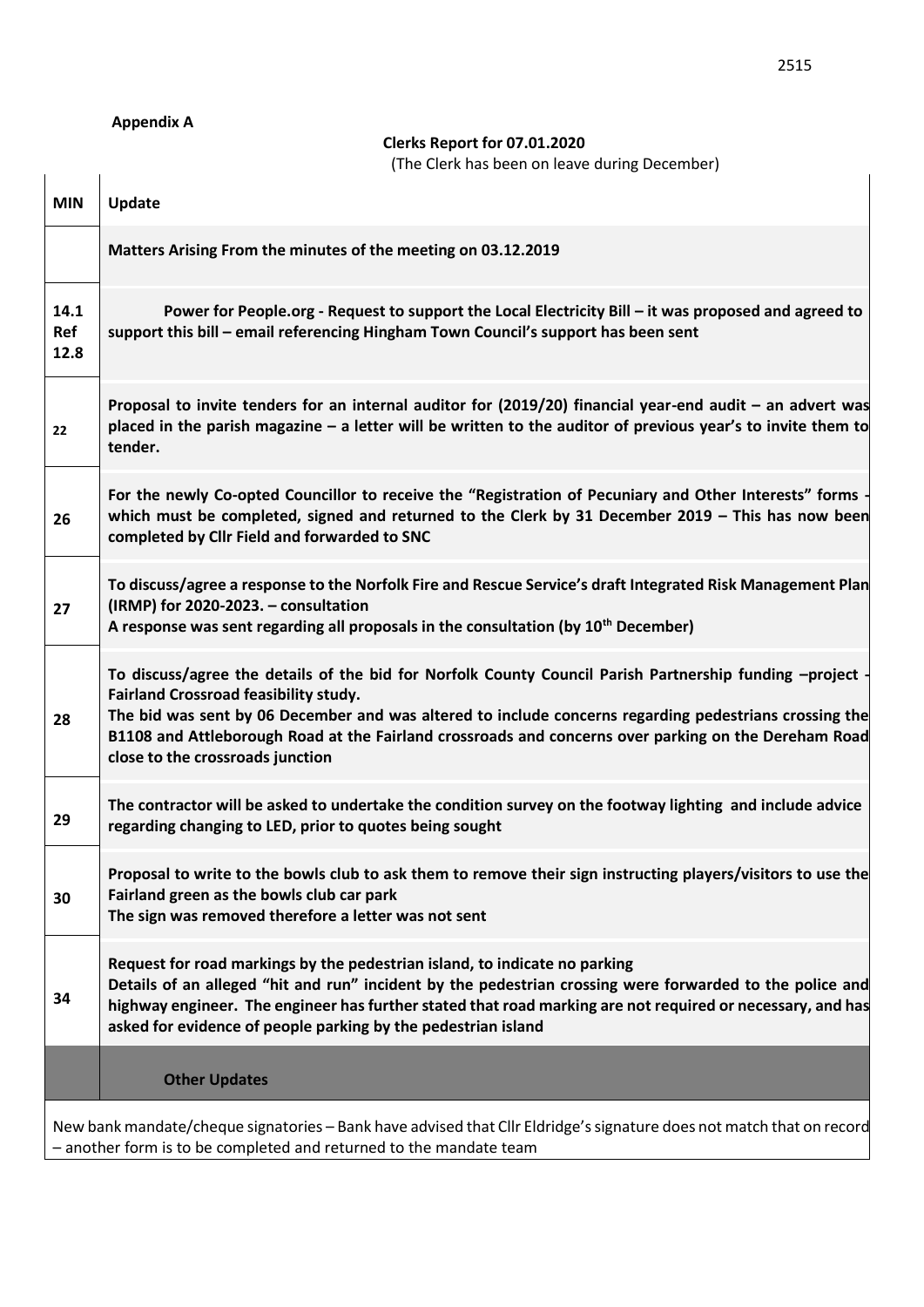Concerns regarding the changes to bus route number 3 and the bus breakdowns/late buses– a letter has been sent to Konectbus – Konectbus have acknowledged but not responded to the letter

The Church wall –(car park area) – no further contact has been made by the builder following the request by the Clerk for an up to date quotation and notification of the deposit required.

Renumbering of Street Lights – the Clerk has advised the contractor that a quotation is required, but a definitive list of HTC footway columns is needed first – the list is being worked on by Cllr Dore and the Clerk

Market Place Payphone – complaint letters to BT, SNC and OFCOM sent – BT have are still arguing that the payphone was not a public payphone as it is on Town Council owned land and believed they acted in "good faith" removing the payphone following the email from the planning officer-- but have

advised that they will "escalate" the complaint. OFCOM have acknowledged the complaint by the Town Council and are investigating – SNC have responded, but further Correspondence is needed to clarify/ enforce some of the points made and to request that they also lodge a complaint with OFCOM

Moving the litter bin on the Market Place – the Clerk has approached a local company to see if they are able to assist with this, and they have advised that if they can help they will!!

Parking on the Fairland grass - do not park on the grass signs to be priced and a lockable bollard to be investigated -

Extension of Cemetery Driveway and turning circle – The Clerk has spent some time in the cemetery looking at the area that would be required to extend the driveway – the area is very extensive – and the clerk is concerned about the application of such a large area of tarmac – (environmental and cost)

There may be other more appropriate solutions – including a shorter tarmac extension followed by "matting" under the grass surface (and possibly a tarmac path for better pedestrian/disability access), and leaving the existing grass as a driveway over the old cemetery area - advice is needed from a funeral director with regard to vehicles used. The use of the driveway (as in frequency) for funerals is minimal – therefore the grass should not become too worn from being driven on - this requires a lot of further thought to ensure the Council have a cost effective but long term solution for the future use of the cemetery .

Need for a bollard to protect a headstone – hedging has been planted to protect the headstone

Outstanding work from the last round of tree works - A copy of the relevant pages of the tree survey has been forwarded to the contractor who undertook the tree work (as per their request) so they can compare with the schedule of work they undertook – this has been chased and has been passed to the department manager – chased again – The Contractor has requested a site meeting – the Clerk will try to avoid this and insist that the outstanding work be carried out – still to be resolved –

The Clerk has asked for this to be resolved without delay (FAO the manager) either by the work being undertaken or a refund being given - The Manager has not responded !

OUTSTANDING ISSUES

Church Clock – advice /quotations will be sought in the new year.

Talley Alley light - A meeting with the lighting contractor to discuss possible solutions will be arranged

Staff/Cllr communication/relationship protocol to be drafted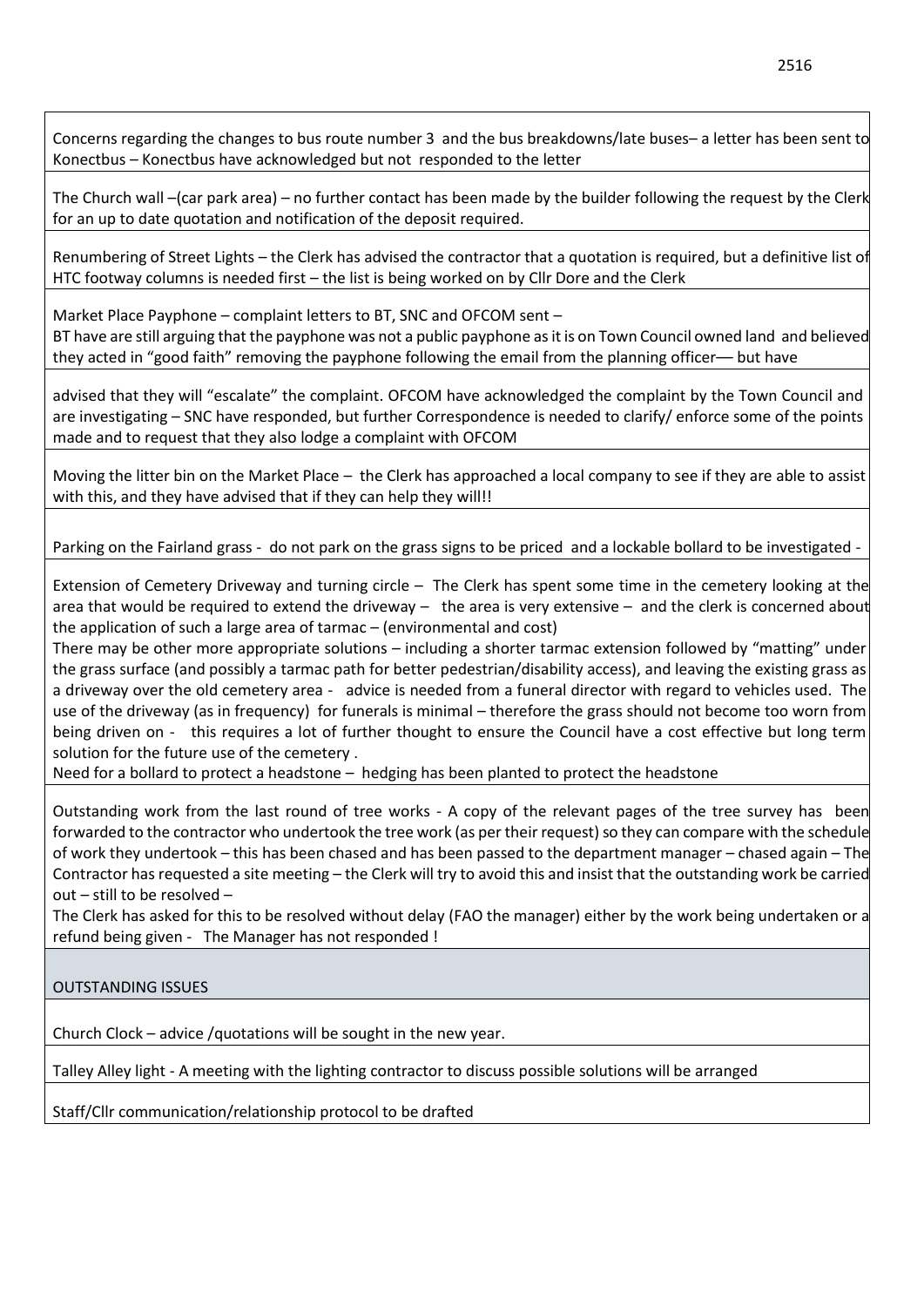Skate Park surface repairs – the Clerk has spoken with a ground maintenance officer from a local company who has advised that the surface joins could be "banded". Enquiries to be made with contractors as to feasibility and cost of this suggestion

Risk Assessment - improvements to and new draft to be finalised

Communications Policy to be finalised

Cemetery fees discretion policy

Fee discretionary policy to be finalised and bought back to a future Town Council meeting.

Re-siting of the Town Council notice board – a suitable place is to be found in the Market Place and an assessment to be made on the usability of the existing notice board if it is possible for it to be moved

2 steel liners for the Market Place bins to be ordered – need to re measure the inside of the bin – (liners available at a reasonable price are a slightly different size to the existing ones (by mm's)

"Please do not park on the grass" signs to be priced/depending location of installation of bike racks

Commemorative Plaque for the Fairland Bus shelter – To be ordered.

Report prepared 06 January 2020 – does not include Matters Arising when the item is on the forthcoming meeting's agenda

Crime Figures –https://www.police.uk/norfolk/D12/crime – November 2019 on or near Lincoln Avenue - Anti-social behaviour 2 Violence and sexual offences 8 Ringers Lane - Criminal damage and arson 1 Market Place - Public order 1 Rectory Gardens - Violence and sexual offences 1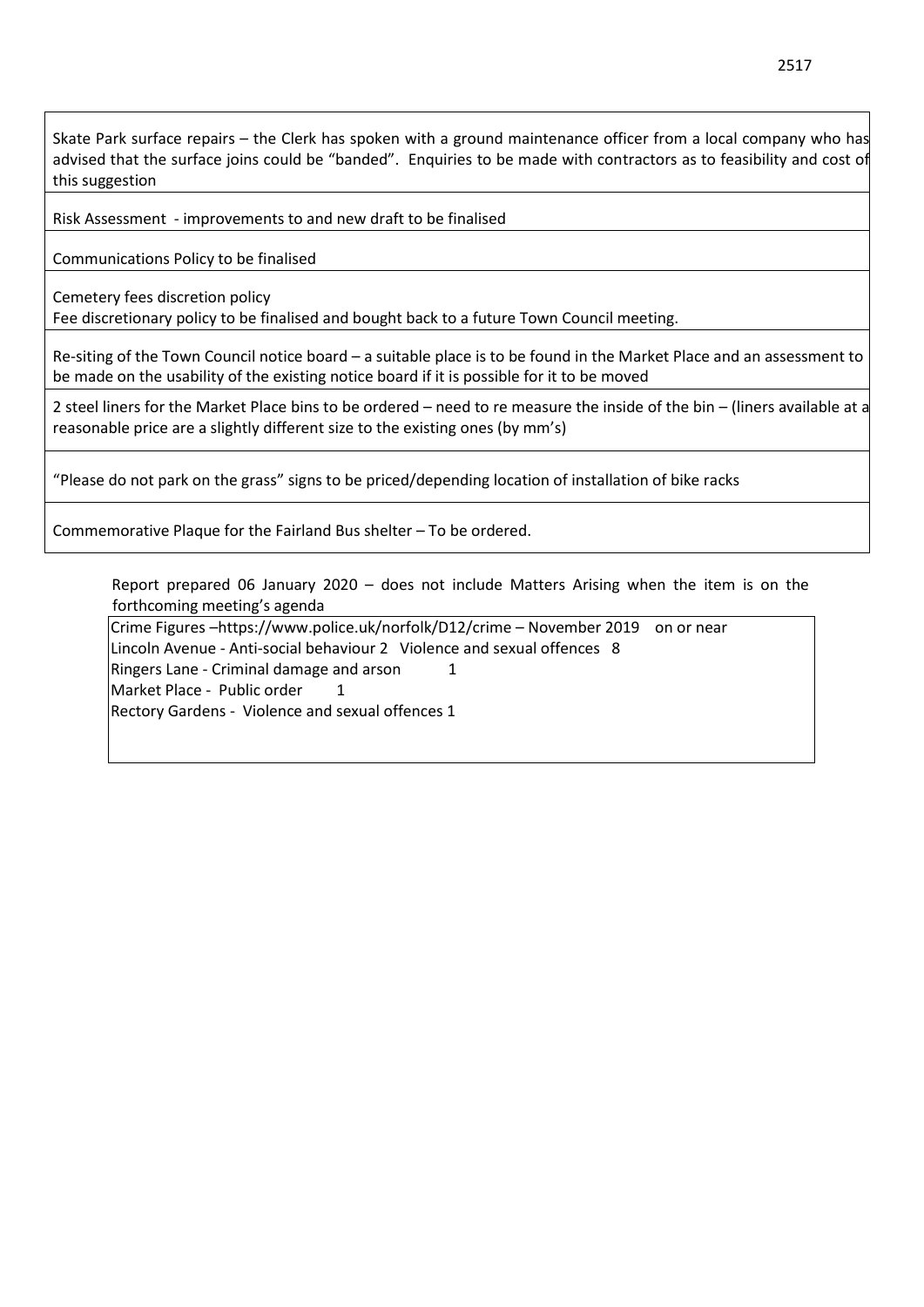# APPENDIX B  $\overline{\phantom{a}}$

### BUDGET – AS AGREED 07 JANUARY 2020

| <b>AGREED FOR</b> |                                                            |
|-------------------|------------------------------------------------------------|
| 20/21             | <b>RECEIPTS</b>                                            |
|                   |                                                            |
|                   | General income not including CIL and EVENTS or VAT REFUNDS |
| £77,000.00        | Precept                                                    |
| £150.00           | Interest                                                   |
| £3,000.00         | Cemetery charges                                           |
| £100.00           | <b>HPFA</b> rent                                           |
|                   | <b>Rent from Fair</b>                                      |
| £20.00            | ACBF INVESTMENT 132001129S                                 |
| £3,746.48         | Fee from NCC for grasscutting                              |
| £84,016.48        | <b>BUDGET TOTAL</b>                                        |
|                   |                                                            |